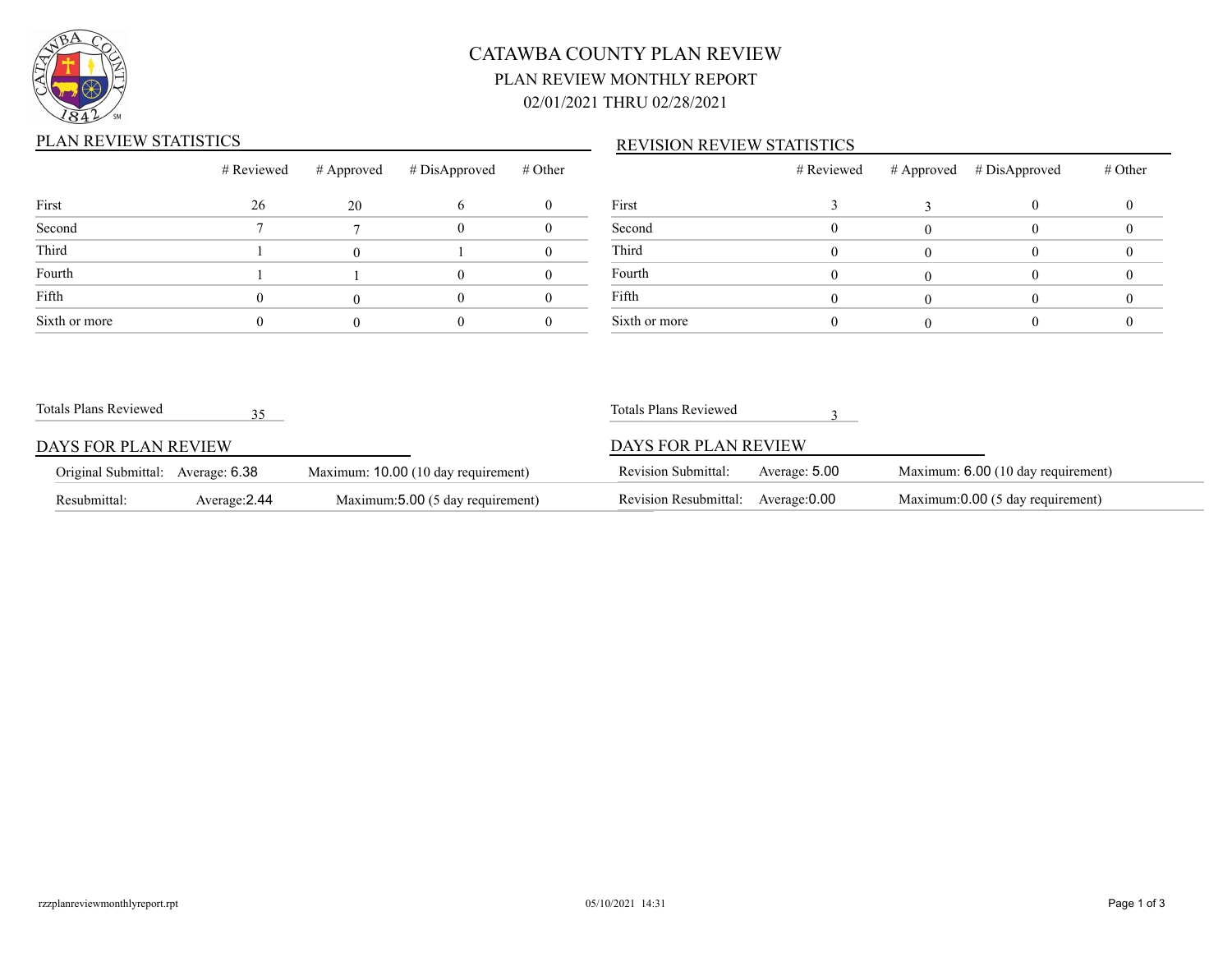

# CATAWBA COUNTY PLAN REVIEW PLAN REVIEW MONTHLY REPORT 02/01/2021 THRU 02/28/2021

#### TOWNHOME REVIEW STATISTICS

|               |  | $#$ Reviewed $#$ Approved $#$ DisApproved | $#$ Other |
|---------------|--|-------------------------------------------|-----------|
| First         |  |                                           |           |
| Second        |  |                                           |           |
| Third         |  |                                           |           |
| Fourth        |  |                                           |           |
| Fifth         |  |                                           |           |
| Sixth or more |  |                                           |           |

#### Totals Plans Reviewed

### DAYS FOR PLAN REVIEW

| Submittal:   | Average: 4.00 | Maximum: 6.00 (10 day requirement) |  |
|--------------|---------------|------------------------------------|--|
| Resubmittal: | Average: 0.00 | Maximum:0.00 (5 day requirement)   |  |

3

#### PLAN REVIEW RELATED INSPECTIONS

### PLAN REVIEW RELATED INSPECTIONS BY INSPECTOR

| <b>Total Number of Inspections:</b> |    |      |      |      |     |             | 18 |
|-------------------------------------|----|------|------|------|-----|-------------|----|
| SAFETY                              | 13 |      |      |      |     |             | 13 |
| ALE                                 | h  | BLD. | ELE. | MECH | PLM | OTHER TOTAL | ∽  |
|                                     |    |      |      |      |     |             |    |

| <b>Total Number of Inspections:</b> |      |  |                                 | 18 |  |
|-------------------------------------|------|--|---------------------------------|----|--|
| Noah McNeilly                       |      |  |                                 |    |  |
| David Smith                         |      |  |                                 |    |  |
|                                     | RLD. |  | ELE MECH PLM OTHER TOTAL SAFETY |    |  |